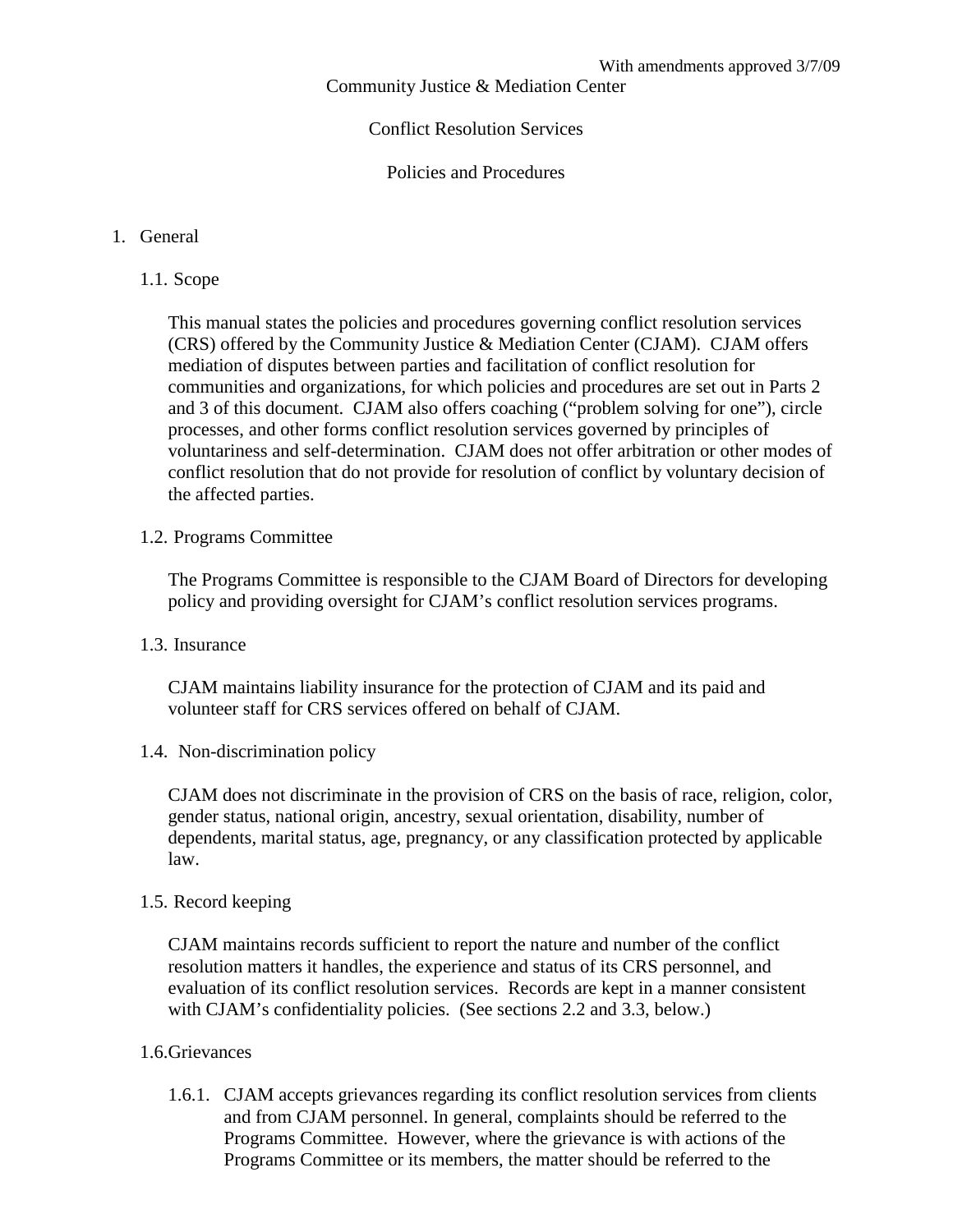Executive Committee.

- 1.6.3 Those persons with complaints are welcome to discuss the issues informally with other individuals involved, the Director of Programs, or the chair of the Programs Committee.
- 1.6.4 To initiate a formal grievance process, a grievance should be presented to the Programs Committee, or where appropriate the Executive Committee, which will appoint a grievance committee to investigate and make recommendations regarding the grievance, giving all affected individuals an opportunity to be heard. The grievance committee will not include any individual with an interest in the disposition of the grievance. Where appropriate, individuals from outside CJAM may be appointed to the grievance committee. The content of the grievance, the membership of the grievance committee, and the disposition of the grievance will be documented in writing. The grievance and its disposition will be reported to the Board.
- 1.6.2. CJAM believes in constructive approaches to conflict. At any point in the grievance process, the grievant may request that the parties resolve the grievance through mediation with the assistance of a mutually acceptable mediator. Agreements to mediate between a grievant and CJAM will address issues of voluntariness, self-determination, and confidentiality.
- 1.7.Adoption and amendment of *Policies and Procedures*.

These *Policies and Procedures* and amendments thereto, become effective when approved by the CJAM Board of Directors.

# 2. Mediation

2.1. Purpose of *Policies and Procedures*

The model of mediation specified in these *Policies and Procedures* is intended to assure effective and responsible services that respect the parties' rights of selfdetermination and to permit CJAM mediators to work efficiently and productively together.

# 2.2. CJAM mediation

2.1.1. Definition of mediation

Mediation is a process in which an impartial third party facilitates communication and negotiation and promotes voluntary decision-making by the parties to the  $dispute.<sup>1</sup>$ 

The model of mediation CJAM practices is described in more detail in these *Policies and Procedures*.

2.1.2. Goals of CJAM mediation

<sup>1</sup>*Model Standards of Conduct for Mediators*, see note 2.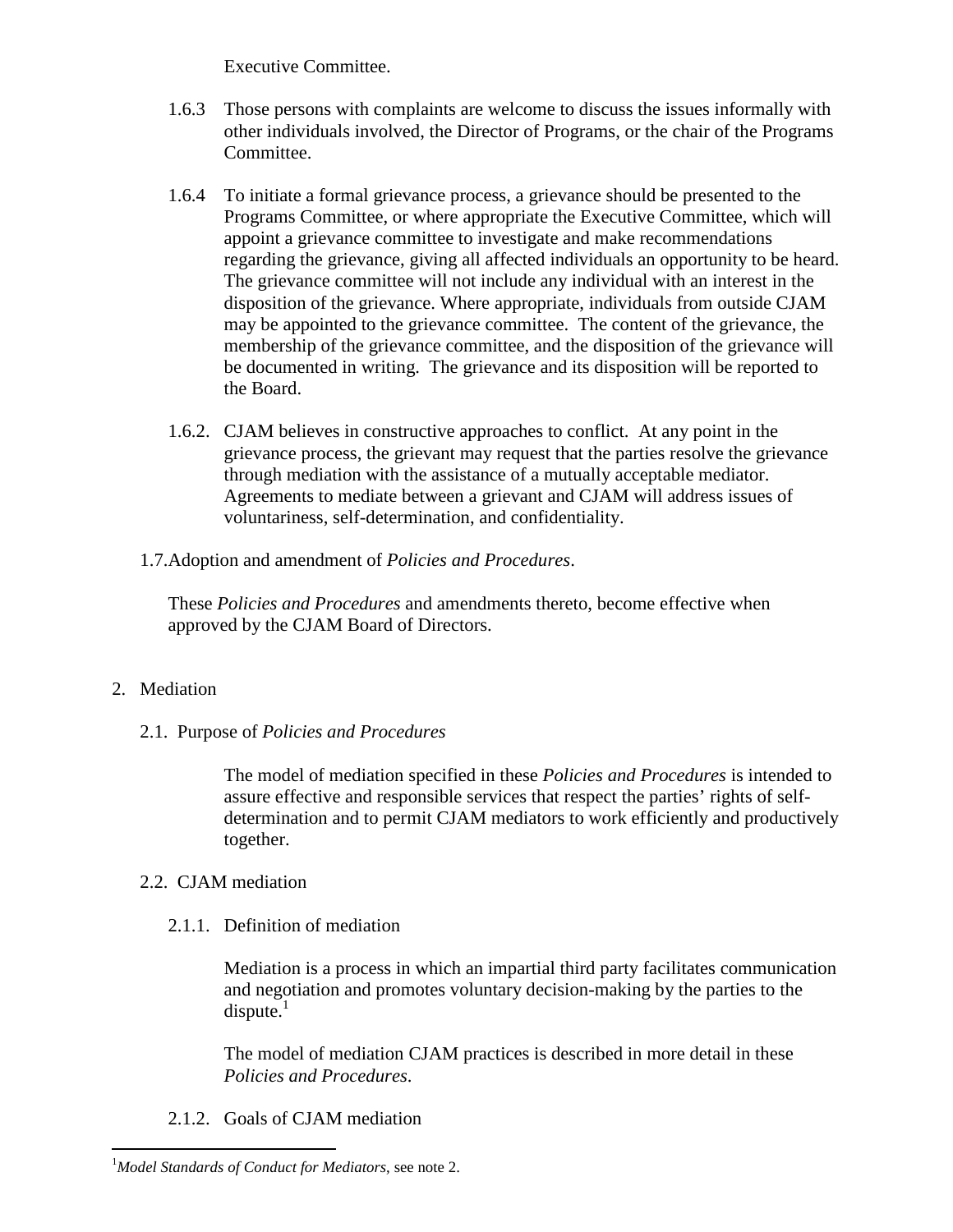The parties to the conflict determine the specific goals of CJAM mediations. CJAM mediators' goals are to assist the parties to increase their abilities to negotiate productively, to increase mutual understanding, and to facilitate agreements that resolve their dispute.

2.1.3. Matters that CJAM will mediate

CJAM mediators are trained to mediate conflicts in a wide variety of areas such as landlord-tenant, neighborhood, consumer, family, school, workplace, and victimoffender. CJAM responds to requests directly from parties and to referrals. If, in CJAM's judgment, a case is not suitable for mediation or is beyond CJAM's competence to handle, referrals may be made to other resources with the parties' permission.

2.1.5 Participation is voluntary

Participation in CJAM mediation is voluntary. Parties may withdraw from mediation at any time. Even where referring agencies or others pressure parties to mediate, parties must understand that they may decline. The quality of mediation depends on all parties sharing a voluntary commitment to the process and to the results reached.

2.1.6 Ethics policies

CJAM adheres to the principles contained in *Model Standards of Conduct for Mediators,* <sup>2</sup> , *Victim Offender Mediation Association Recommended Ethical Guidelines,<sup>3</sup>* and *Principles for ADR Provider Organizations* . 4

2.1.7 Limitations on CJAM role

CJAM staff, including its case managers and mediators, do not act as lawyers and do not give legal advice, nor do they act as therapists or provide psychological treatment.

- 2.2. Confidentiality policies
	- 2.2.1. CJAM and its mediators and staff will not disclose without the parties' permission any communication or information obtained in the provision of mediation services, with exceptions specified in paragraph 2.2.4. Where courts or other entities refer matters to CJAM for mediation, CJAM may report to the referring entity only whether mediation has occurred and whether it has concluded. When authorized by all the parties, CJAM will provide copies of agreements signed by the parties to referring agencies.
	- 2.2.2. CJAM case managers and mediators will not communicate information obtained

<sup>&</sup>lt;sup>2</sup> American Arbitration Association, the American Bar Association's Section of Dispute Resolution, and the Association for Conflict Resolution, September, 2005,

www.acrnet.org/pdfs/Model\_Standards\_of\_Conduct\_for\_Mediators\_September\_2005.pdf 3 http://voma.org/docs/ethics.pdf

<sup>4</sup>CPR-Georgetown Commission on Ethics and Standards of Practice in ADR, May 1, 2002, www.cpradr.org/pdfs/finalProvider.pdf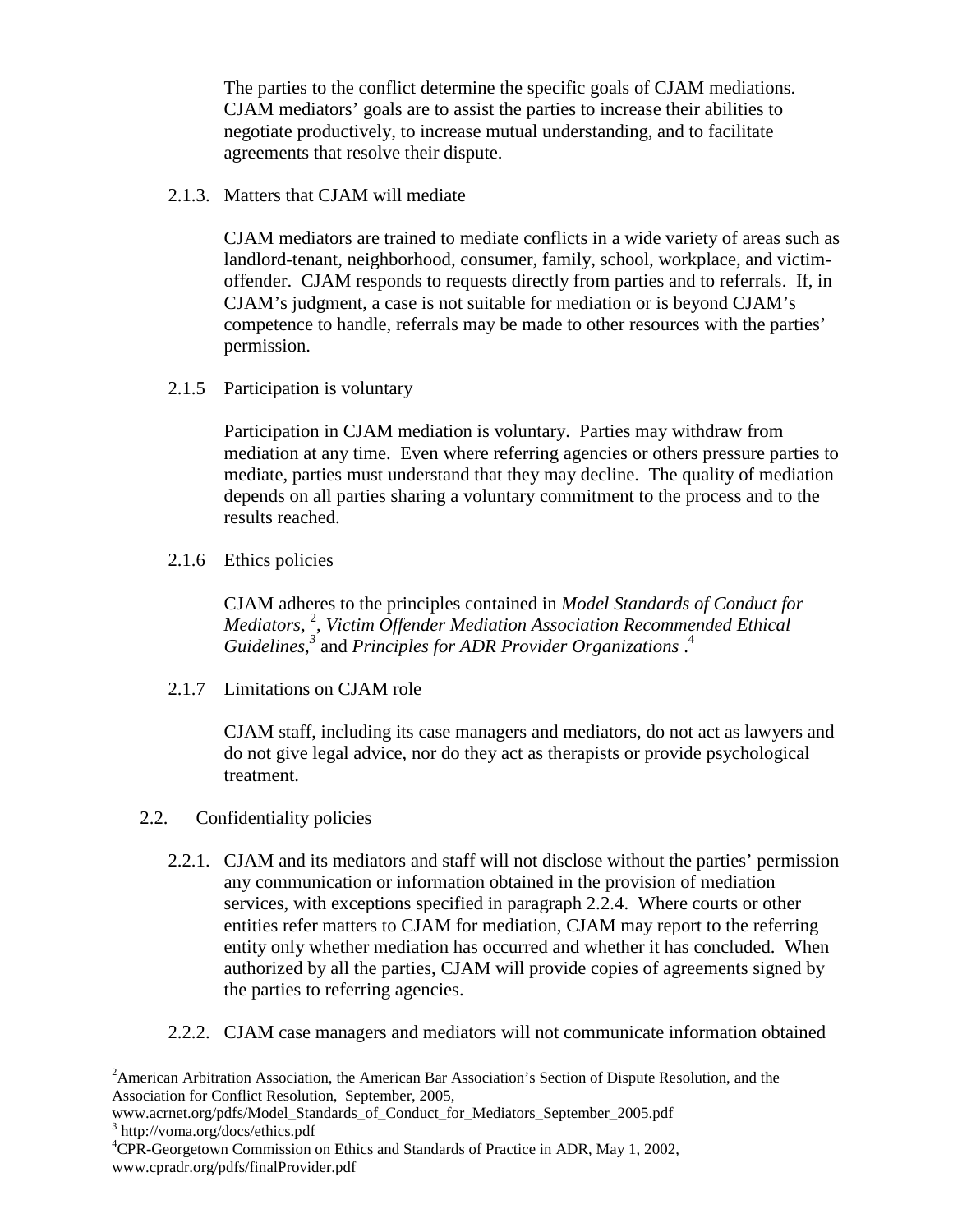from parties in separate interviews, conversation, and correspondence to other parties except when authorized to do so by the communicating party.

- 2.2.3. CJAM staff, including its case managers and mediators, will not appear as witnesses in any legal or administrative proceeding concerning the subject matter of a mediation, nor will they provide any records, notes, work product or the like of the mediators in such proceedings.
- 2.2.4. CJAM may disclose communication and information received in mediation only where required by law or court order or where necessary to prevent harm to self or others. Statutes in Indiana require reporting of cases of child and elder abuse.<sup>5</sup>
- 2.3. Conflicts of interests
	- 2.4.1. In general

CJAM mediators will have no interest in the outcome of a mediation and will be capable of providing services without partiality or bias.

2.4.2. Disclosure and parties' objections to participation of a mediator

Mediators and case managers will disclose any circumstance that reasonably may be thought to raise questions regarding the interest, partiality, or bias of the mediator. If a party objects to the participation of a mediator or case manager, that individual will withdraw from participating in the matter.

2.4.3. Where a party contributes to support of CJAM

Where a party to a mediation is a contributor of funds or in-kind support to CJAM, that fact will be disclosed to the other parties before proceeding with the mediation.

- 2.5. Personnel
	- 2.5.2. Mediator roster
		- 2.5.2.1. Apprentice mediators

Apprentice mediators are individuals who have had community mediation or equivalent training, but are inexperienced and have untested competence. The Director of Programs (or her/his delegate) promotes apprentice mediators to mediator status based on their participation in intake interviews and mediations. Participation in two intake interviews and two mediations and/or client coaching interviews, with positive evaluations, is often sufficient basis for promotion. Apprentice mediators who are not promoted to mediator within a year are usually dropped from the mediator roster.

2.5.2.2. Mediators

The CJAM mediator roster includes individuals who have completed community

<sup>&</sup>lt;sup>5</sup>Indiana Code, chapter 31-33-5 and chapter 12-10-3.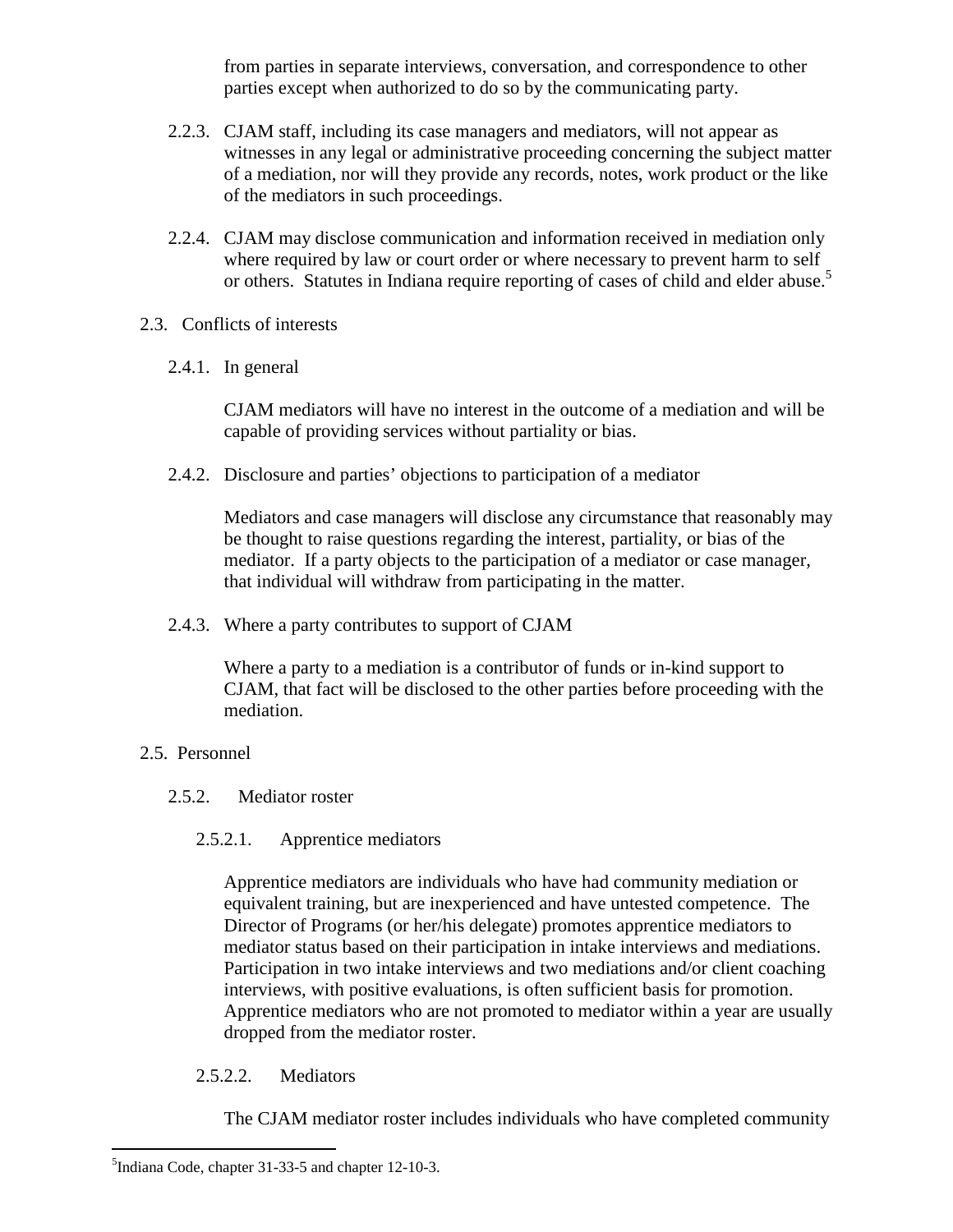mediation training and have, in the opinion of the Director of Programs (or her/his delegate), sufficient training, experience, and competence to serve as mediator, with at least one other qualified mediator, in one or more category of cases for which CJAM offers CRS. The Programs Committee may require specialized mediation training for mediation in conflicts requiring distinct expertise.

### 2.5.2.3. Senior mediators

The Programs Committee designates as senior mediators those individuals on the mediator roster who have substantial mediation experience (including experience as lead mediator), who have demonstrated they have mature understanding and skills in conflict and in mediation processes, and who agree to be designated as senior mediators.

## 2.5.2.4. Maintaining skills

Mediators are expected to keep current on CJAM policies and to maintain and advance their skills through participation in CRS, mentoring, study, further training, and participation in mediator retreats. The Programs Committee will adopt standards for annual participation in CRS and continuing education for continued participation in CRS on behalf of CJAM.

## 2.5.2.5. Inactive Mediators.

The mediator roster shall include as inactive mediators individuals who have withdrawn from active CRS or failed to maintain their eligibility to continue as mediators but who wish to maintain their contact with CJAM and its CRS. The Director of Programs (or her/his delegate) may request that an inactive mediator participate in a CRS matter in which the inactive mediator's experience would be useful and may restore an inactive mediator to the status of mediator if the inactive mediator is in a position to comply with the Program Committee's standards for continued participation in CRS on behalf of CJAM.

### 2.5.1. Case managers

The Director of Programs appoints case managers with responsibility for receiving referrals, maintaining records, and performing other functions specified in these policies or delegated by the Director of Programs.

### 2.6. Intake and screening

2.6.1. Referrals to CJAM

### 2.6.1.1. Initial contact

All referrals are directed to a case manager who gathers sufficient information to assess whether the case may be appropriate for CJAM mediation services and to serve as a basis for assigning mediators.

### 2.6.1.2. Processing of referrals

Case files are created for referrals from the Prosecutor's Office or the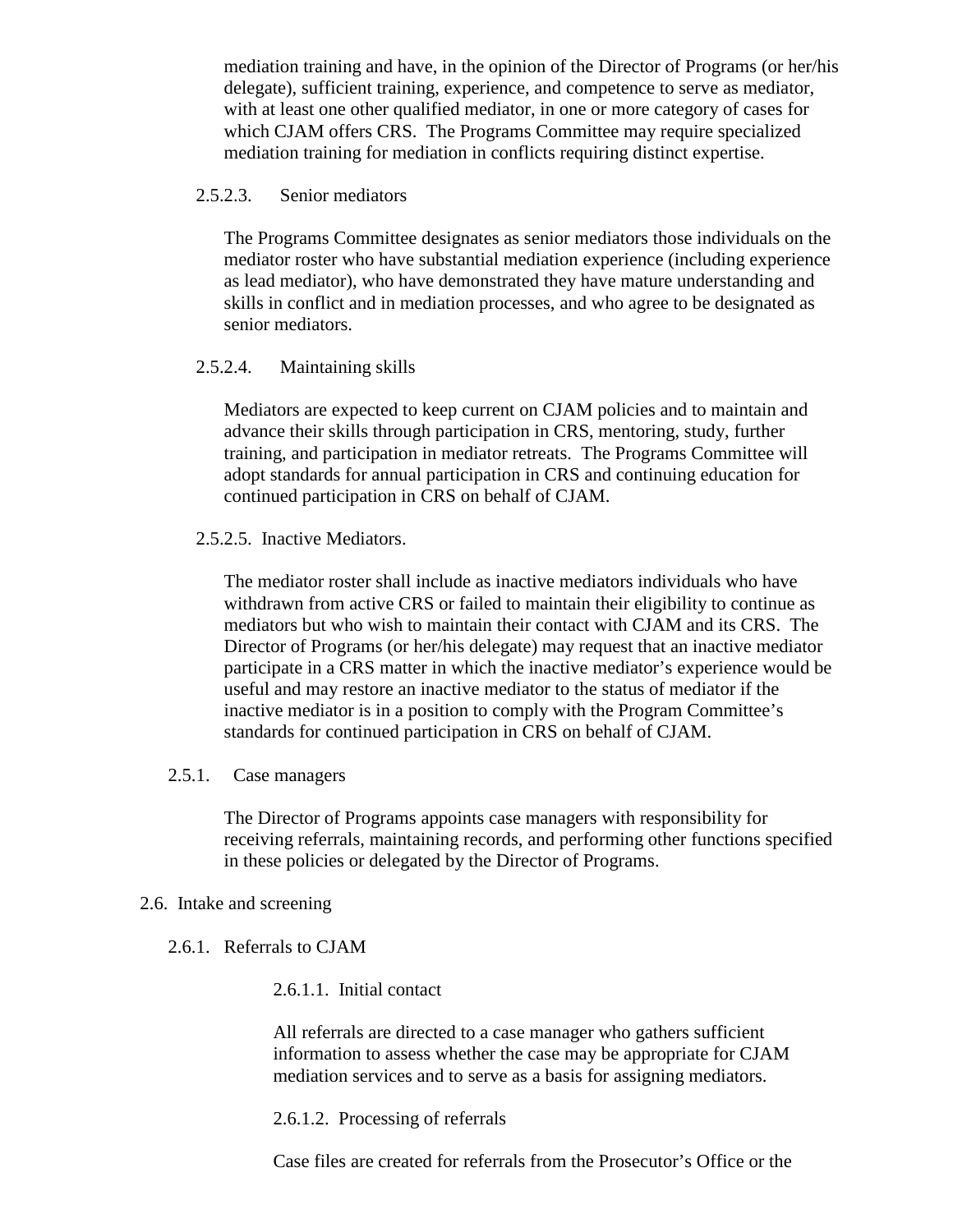Probation Department upon receipt. In other matters, case files are created when an intake interview is conducted with one or more parties. If it is determined the matter is not appropriate for CJAM services or if the parties decline intake interviews, the referral will be closed.

2.6.2. Assigning mediators

2.6.2.1.Co-mediation

CJAM uses co-mediation. Except in special circumstances, at least two mediators will be assigned to each case for interviews and mediation sessions. Where appropriate, three or more mediators may be assigned.

#### 2.6.2.2.Lead mediator

With consultation and supervision from the Director of Programs, the case manager will select a lead mediator who, in light of the expected challenges of the case, is qualified to lead the interview of prospective parties, determine whether the matter is appropriate for CJAM mediation, obtain the parties' informed consent to mediate, and who can be relied upon to administer a resulting mediation in accordance with these *Policies and Procedures*. If the case information indicates special challenges, the lead mediator will be a senior mediator.

#### 2.6.2.3.Reflecting diversity

CJAM endeavors to reflect the diversity among the parties in the selection of mediators.

#### 2.6.3. Case consultation

Assigned mediators debrief with each other and consult with the case manager, a senior mediator, or the Director of Programs regarding challenges that arise in the case.

2.6.4. File maintenance

2.6.4.1.File Contents and location

Case files include case forms, documents, activity logs, and notes. The case file and its contents are not removed from the office. Copies of file documents are made for the use of mediators as necessary, but mediators keep copies of file documents in a secure way consistent with CJAM's confidentiality policies.

#### 2.6.4.2.Activity Log

Mediators' work on a case is recorded in the Activity Log. The lead mediator informs the case manager of case developments for updating the Activity Log in order that case managers may make appropriate response to inquiries about the case. Mediators keep complete records of their case activities and time for periodic inclusion in office records.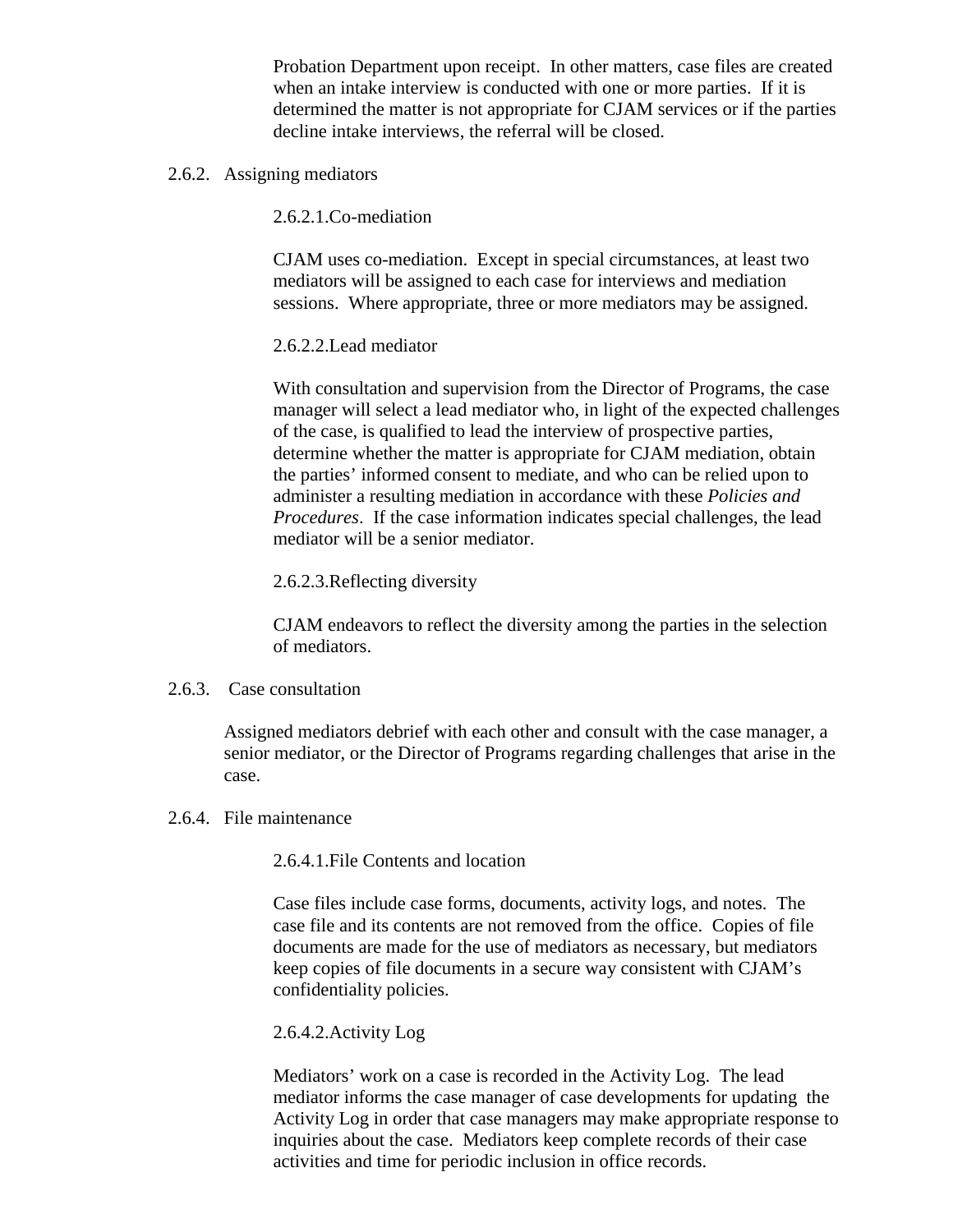#### 2.6.5. Intake interviews

- 2.6.5.1.The lead mediator, with another mediator if possible, will conduct intake interviews with all parties. In intake interviews, the mediators obtain information forming a sufficient basis to judge whether the matter is appropriate for CJAM mediation and to select appropriate mediators. The interviewing mediators inform the parties about CJAM mediation sufficiently for them to make an informed judgment whether they wish to agree to mediation. Where appropriate, parties are provided information regarding resources for obtaining legal advice or other services that may be important to them.
- 2.6.5.2.If the lead mediator is not a senior mediator, intake interviews will be reviewed with the Director of Programs or her or his delegate before proceeding with mediation. Ordinarily, the mediators conducting intake interviews should continue as mediators for the case, but adjustments to staffing the case may be made at this time, if necessary.
- 2.6.6. Screening policies

CJAM will provide mediation services only in matters which are appropriate for mediation, for which there are mediators on CJAM's roster with skills appropriate for the matter, and for which the use of voluntary community resources is warranted. In all proposed mediations, the lead mediator will address whether the parties will be able to negotiate productively and safely with each other and be able to act on agreements they may reach. Issues of concern include whether there is fear of imminent violence or an extensive history of abuse, a party is under constraints or instructions which prevent them coming to an agreement, parties lack the power or ability to negotiate on their own behalf, issues that require significant counseling or treatment, and whether there is a significant public interest in the outcome of the dispute. In particular, CJAM screens for abuse in cases involving family and intimate relationships.

2.7.Agreement to participate in mediation

Prior to mediation, all parties must sign an *Agreement to Participate in Mediation* and agree to abide by the confidentiality provisions therein. (See the Appendix for forms for agreements to participate in community and victim-offender mediation.) In general, those provisions say that CJAM, its mediators, and staff will keep confidential information about the parties and the dispute. The parties' obligations of confidentiality depend on their agreement in the mediation. *Agreement to Participate* forms will inform parties how they may have access to CJAM's *CRS Policies and Procedures*.

2.7.1. Sources that refer parties to CJAM for mediation with the expectation that CJAM will report back to them regarding the results of the mediation shall sign a memorandum of understanding with CJAM regarding the terms on which referrals are made. Such an agreement may be for a specific case or may govern a continuing practice of making referrals. Such agreements may be tailored to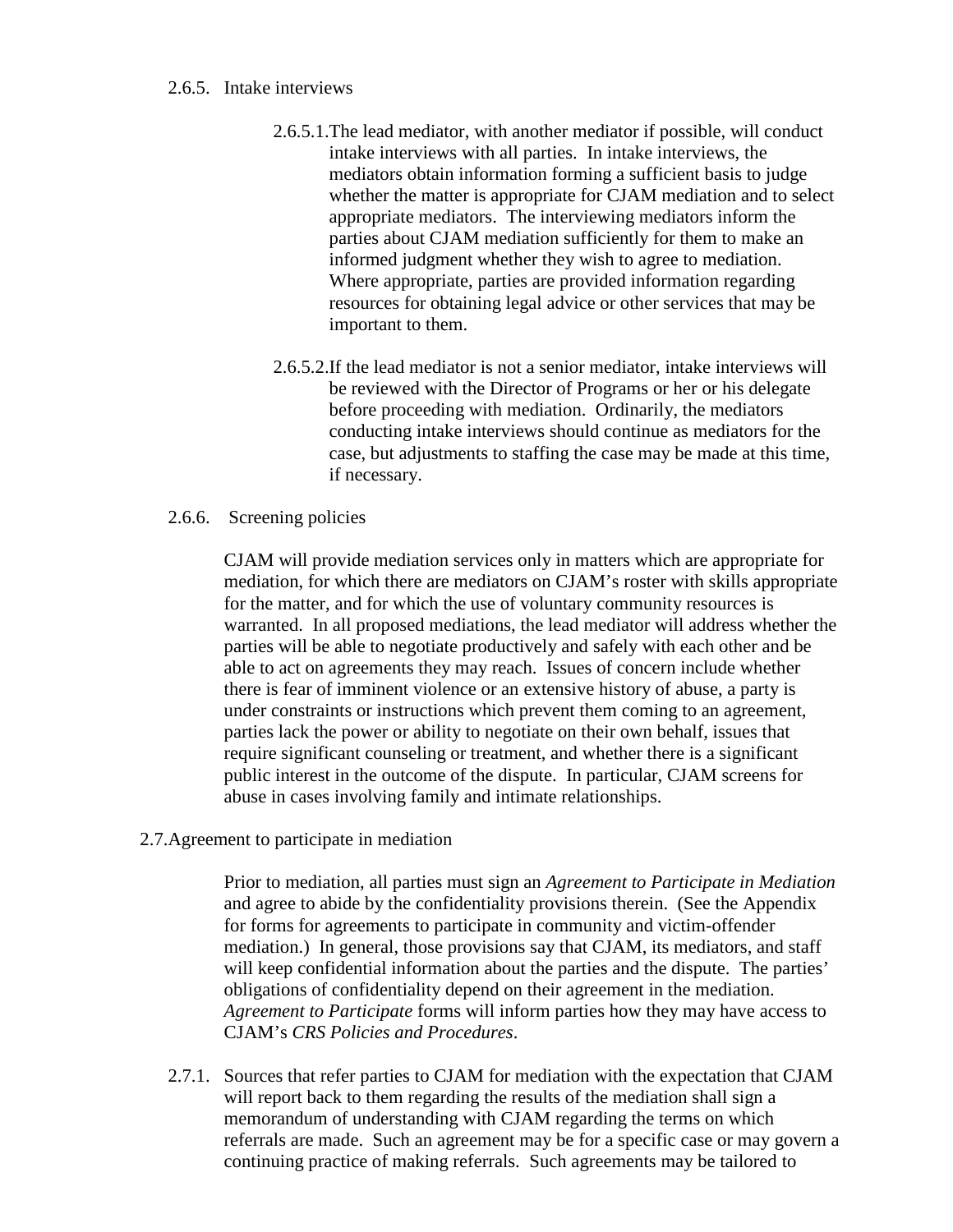specific needs of the referral source, but should accept CJAM's confidentiality policies.

#### 2.8. Fees

CJAM mediation is ordinarily offered without fees. After the conclusion of a mediation, the parties may be offered the opportunity to support CJAM with financial or other contributions.

#### 2.9. Case Processing

#### 2.9.1. Preparing for mediation

The process of preparing parties to participate constructively and effectively in mediation begins in intake interviews but may continue in additional interviews or other communication. When appropriate, parties are asked to furnish documents that will help the mediators facilitate the mediation or will be helpful to other parties.

#### 2.9.2. Mediation sessions

The parties and the mediators agree on a time and place for mediation sessions, which may be at CJAM's office or at a place convenient for the participants. Mediation sessions ordinarily last between 1 and 3 hours. If a resolution of the matter is not reached in that time, the parties and mediators may agree to adjourn the mediation until a subsequent time. The mediators will communicate in advance of the mediation sessions to be briefed on the matter and to organize themselves to conduct the mediation session. It is often useful to provide clients written summaries of important content and the status of the case following intake interviews and between mediation sessions.

If multiple mediation sessions are conducted and progress towards a resolution or conclusion of the mediation is not evident, the mediators discuss with the parties and consult with the Director of Programs (or his or her delegate) as to whether the parties would be better served by another organization or service.

#### 2.9.3. Participants

### 2.9.3.1. Parties

The lead mediator and the affected individuals will discuss and agree what individuals and entities would be necessary and appropriate participants to an agreement that would be a constructive contribution to resolution of the conflict, and those individuals and entities will be invited to participate as parties in the mediation. If some of those parties decline to participate, the lead mediator and remaining parties will discuss and agree whether the mediation should proceed.

#### 2.9.3.2. Legal representation

It is often useful for parties to have legal advice before mediation and before committing themselves to an agreement. With advance notice to the other parties through the case manager or lead mediator, a party's lawyer may participate in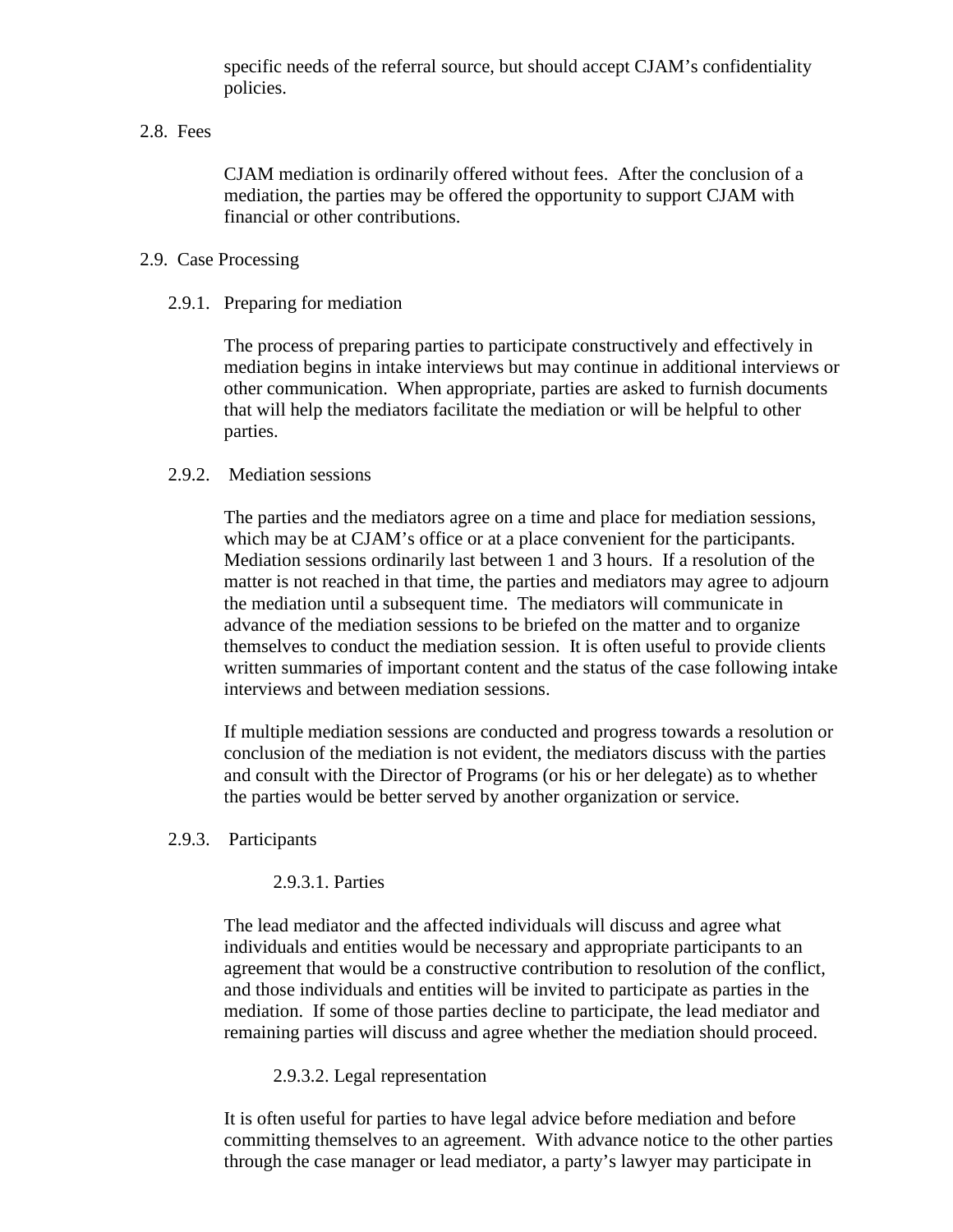mediation sessions, subject to any party's right to withdraw from mediation.

2.9.3.3.Other non-party participants

By agreement of the parties and the lead mediator, others may participate in the mediation to provide support to a party or to serve as a resource.

2.9.3.4. Preparation for non-party participation.

The lead mediator should confer in advance with lawyers or other non-parties to discuss their role and manner of participation in mediation sessions.

- 2.9.4. Conduct of mediation
	- 2.9.4.1. Direct mediation. CJAM mediation is usually conducted in joint sessions including the mediators and all parties. The parties or the mediators may request separate sessions before, during, or after joint sessions.
		- 2.9.4.1.1. The lead mediator makes arrangements for and is the primary facilitator during mediation sessions.
		- 2.9.4.1.2. Mediation sessions are governed by ground rules to ensure fairness and promote effective communication. The basic ground rules are that parties should speak sincerely and listen respectfully. Parties may agree to additional ground rules specific to their case and concerns.
		- 2.9.4.1.3. CJAM mediations generally include the following elements:
			- x Introductions: The mediators coordinate introductions and facilitate the establishment of ground rules.
			- x Storytelling or narrative presentations: Each party will have uninterrupted time to describe the nature of the conflict, how the conflict arose, and what has happened recently between the parties. Parties may, if they wish, describe the impact of the conflict in their lives.
			- $\langle$  Exploration of needs and goals: The mediators will help the parties establish goals for the mediation and identify the interests that need to be satisfied to achieve a satisfactory resolution.
			- $\left\langle \right\rangle$  Development of mutual understanding through facilitated discussion between the parties.
			- x Where appropriate, the parties will identify and consider possible solutions and reach agreements.
	- 2.9.4.2. Indirect mediation:

In occasional cases, the parties and CJAM may agree to proceed through indirect mediation in which the parties do not meet in joint session. In indirect mediation, the parties communicate with each other through phone or video conference, through written communication facilitated by the mediators, or through the mediators conferring alternately with each party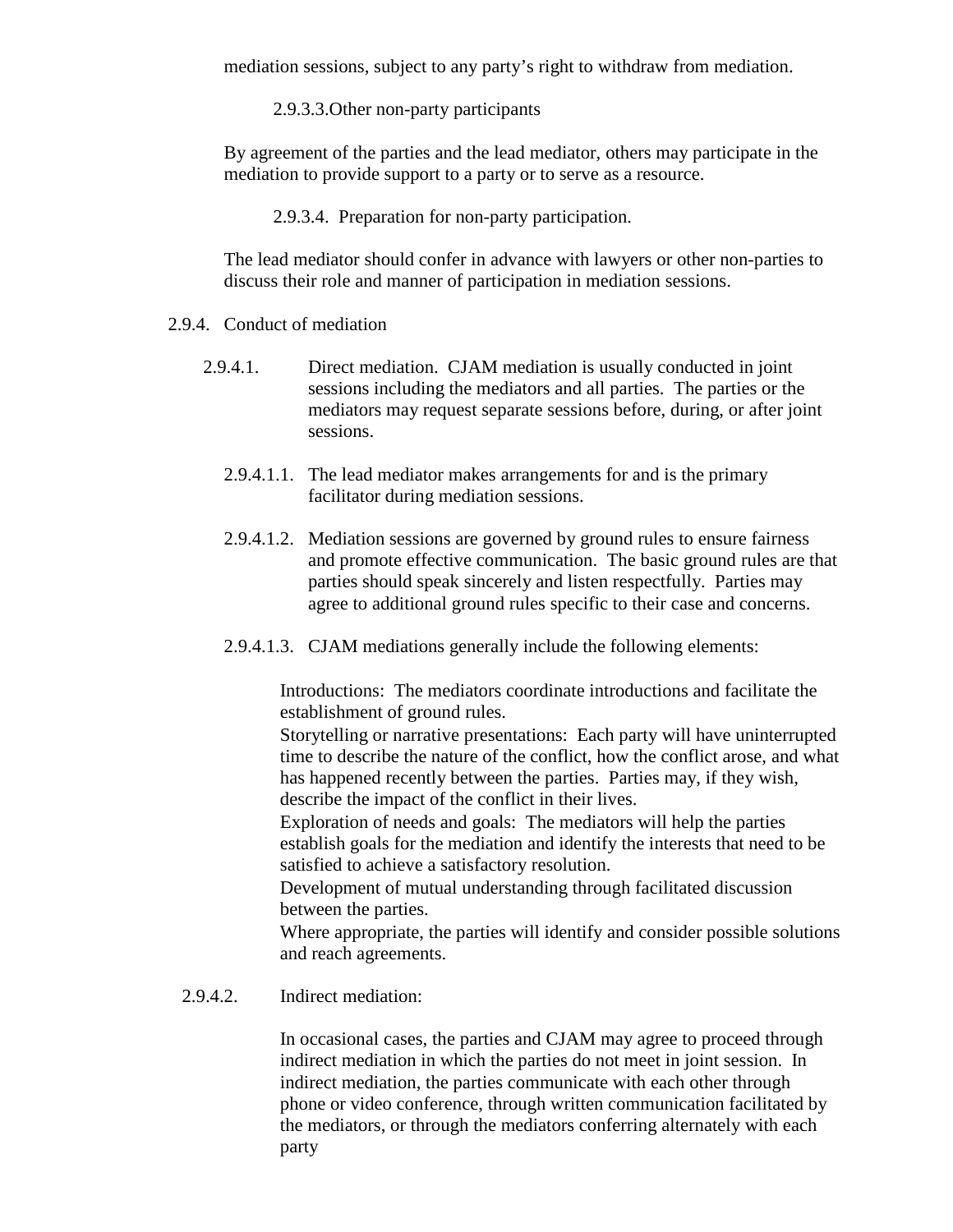2.9.5. Agreements resulting from mediation.

Parties' agreements state whether they are intended to be legally binding. Agreements are usually (always when they are intended to be binding) reduced to writing and signed by the parties. Parties may seek legal advice before finalizing an agreement. CJAM will furnish copies of the parties' written agreement to the parties and will furnish copies to others if all parties agree.

2.9.6. Disposition of mediators' notes and papers

After the mediation process is finished and no further action by the mediators is contemplated, mediators should turn over to the case manager signed Agreements to Participate in Mediation and the parties' written agreements, and should consult with the case manager regarding other documents that should be retained in the office's file on the matter. Other relevant documents to the dispute provided by the parties may be returned to them. All other written notes, offers, drafts of proposals, communications, and other papers created in mediation will be destroyed.

### 2.10. Evaluation

2.10.1. General

It is the policy of CJAM to have continuing evaluation of its mediation processes and of the work of its case managers and mediators.

2.10.2. Evaluation by CJAM personnel

Following mediations, the mediators take the time necessary to discuss and evaluate the mediation and to fill out evaluation forms. Where intake work has not resulted in mediation, the case manager or lead mediator fills out an evaluation form covering the intake phase of the work.

2.10.3. Evaluation by clients

Following mediation, mediation clients will be invited to fill out evaluation forms. Except where evaluations are filled out immediately, addressed, stamped envelopes should be provided to facilitate return, and CJAM should contact clients to encourage return of evaluation forms if they have not been received in a reasonable time. Where intake work has not resulted in mediation, clients will be invited to fill out an evaluation form covering the intake phase of the work.

2.11. Follow up

After a period appropriate to the case, but ordinarily not longer than a month following completion of mediation, CJAM personnel contact the parties to a mediation to assess the success of the mediation and agreements reached, to offer support and encouragement, and, where appropriate, offer further mediation services. Where further mediation services are requested, the matter will be referred to a case manager.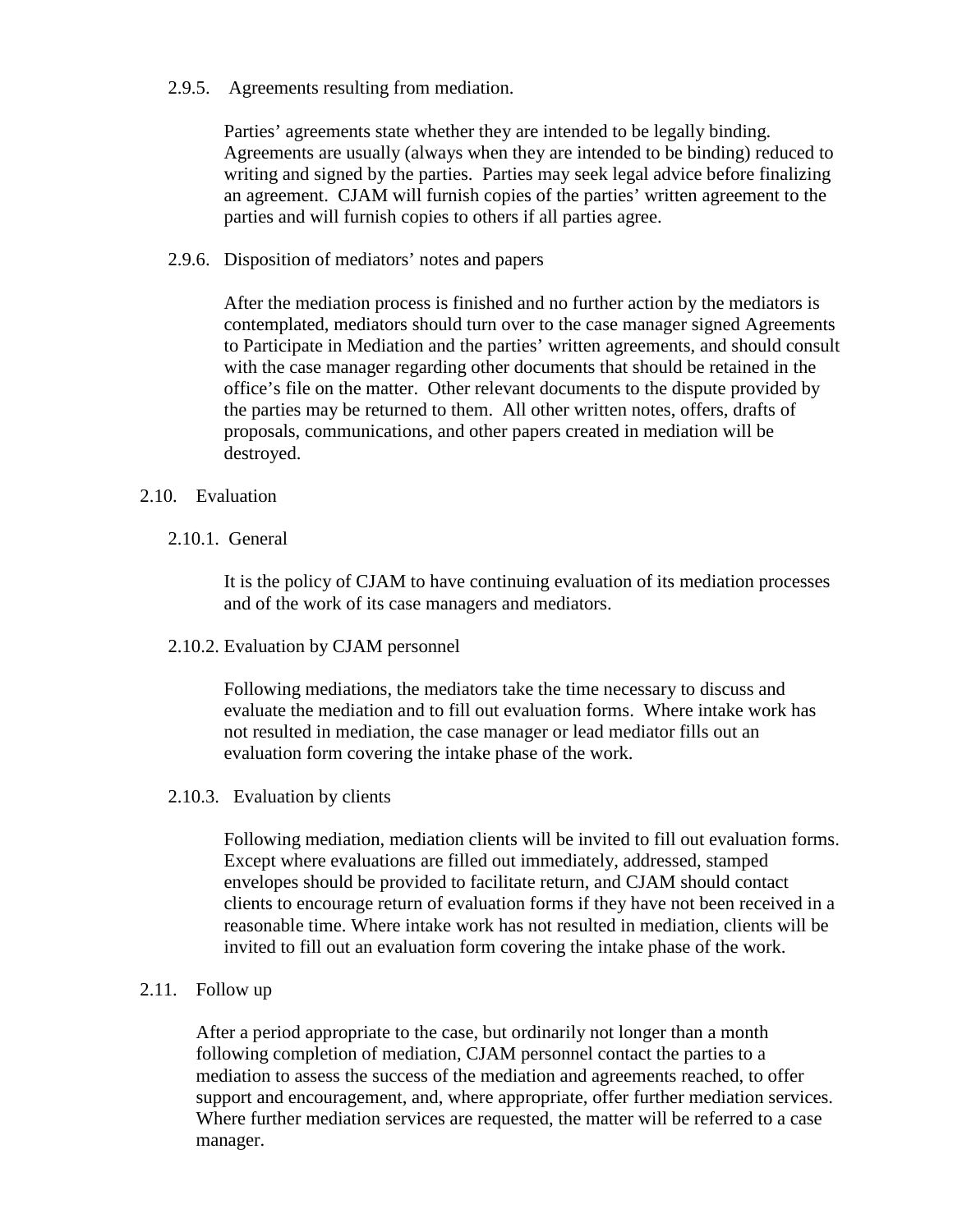### 2.12. Monitoring agreements

CJAM monitors and makes reports regarding performance of agreements only where such monitoring is a condition of the referring agency and where the parties agree to participate in mediation on that basis.

## 2.13. Closing cases

Cases are closed when the mediation process is completed and no further follow up is contemplated. When a case is closed, the lead mediator or the case manager fills out a case closure form for inclusion in the file.

## 2.14. File retention

When a case is closed, the case manager removes and destroys unimportant documents. Files will be retained for seven years and then destroyed.

## 3. Facilitation of Conflict Resolution for Communities and Organizations

## 3.1. Definition of facilitation

In facilitation, one or more facilitators skilled in group processes assist a community or organization (the client) to develop and execute processes (such as town meetings, forums, retreats, and self-studies) appropriate for the client to make decisions or develop policy in circumstances of internal conflict or organizational change. As used in these *Policies and Procedures,* the difference between mediation and facilitation is that, in facilitation, it is the community or organization that is the client with which CJAM contracts.

### 3.2. Intake and screening; designation of facilitator or referral

Requests for CJAM facilitation are referred to the Director of Programs who designates a lead facilitator to investigate and advise the Director of Programs whether the matter is one for which CJAM has resources to respond, for which CJAM should make a referral to other resources, or which is inappropriate for facilitation. As appropriate, the Director of Programs designates one or more CJAM facilitators to work with the client or instructs the lead facilitator to advise the client regarding alternative resources or the inadvisability of facilitation for the client's circumstance.

### 3.3. Confidentiality policy

CJAM facilitators discuss and agree with the client the extent to which communications to CJAM personnel may be made on a confidential basis and make the conditions and limitations on confidentiality clear to the client's constituents and members from whom information is received.

### 3.4. Contract

When CJAM offers facilitation to a client, the CJAM lead facilitator will develop a contract for facilitation with the client's representative, and that contract will be approved by the Director of Programs and the client. The contract provisions will include the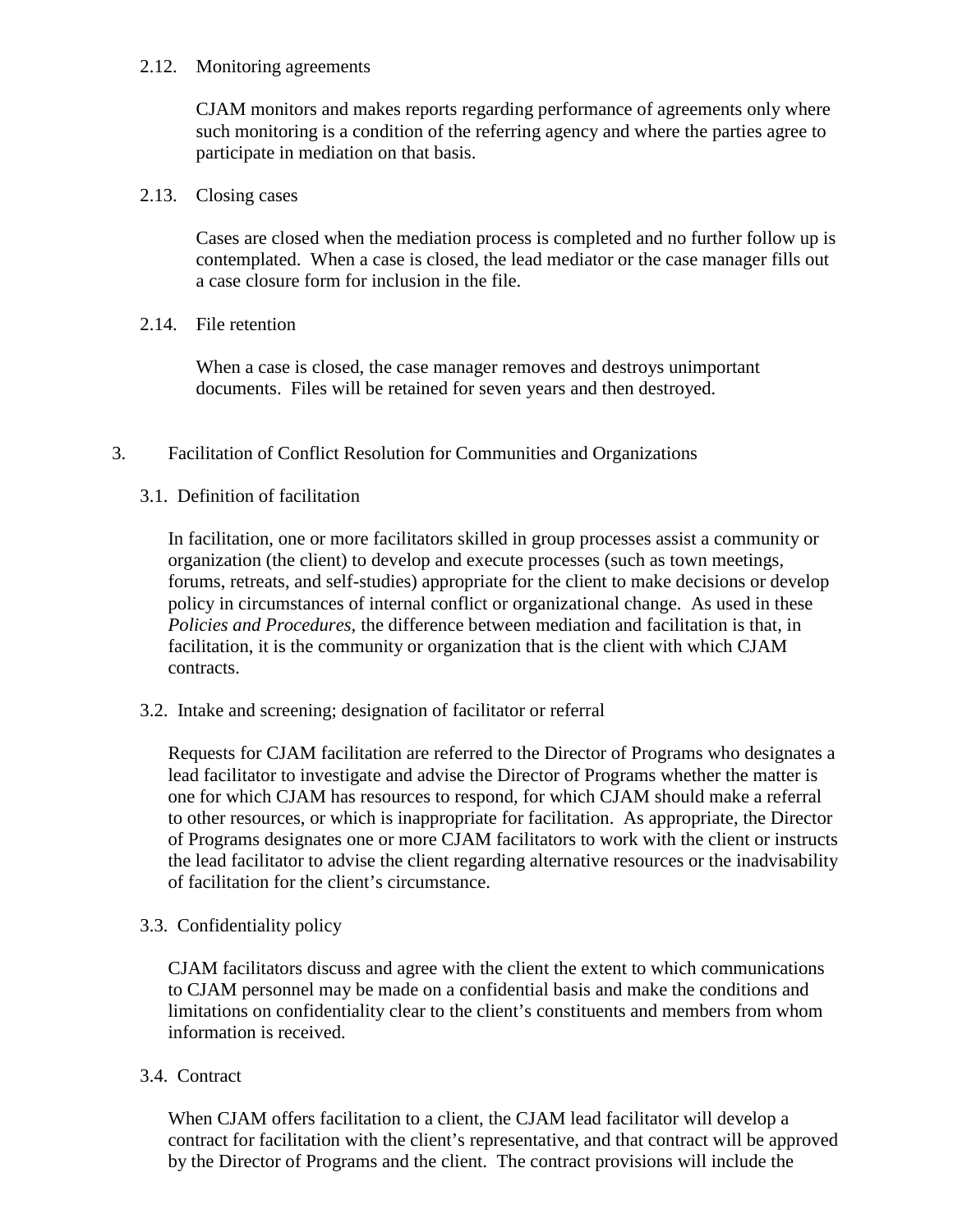CJAM and client's agreements regarding confidentiality.

## 3.5. Facilitation processes

There are a wide variety of facilitative tools. CJAM facilitators collaborate with the client to develop the processes to be used in the particular matter.

3.6. Evaluation and follow up

CJAM personnel will conduct evaluation and follow up to intake and facilitation analogous to that conducted in CJAM mediations. See sections 2.10 and 2.11, above.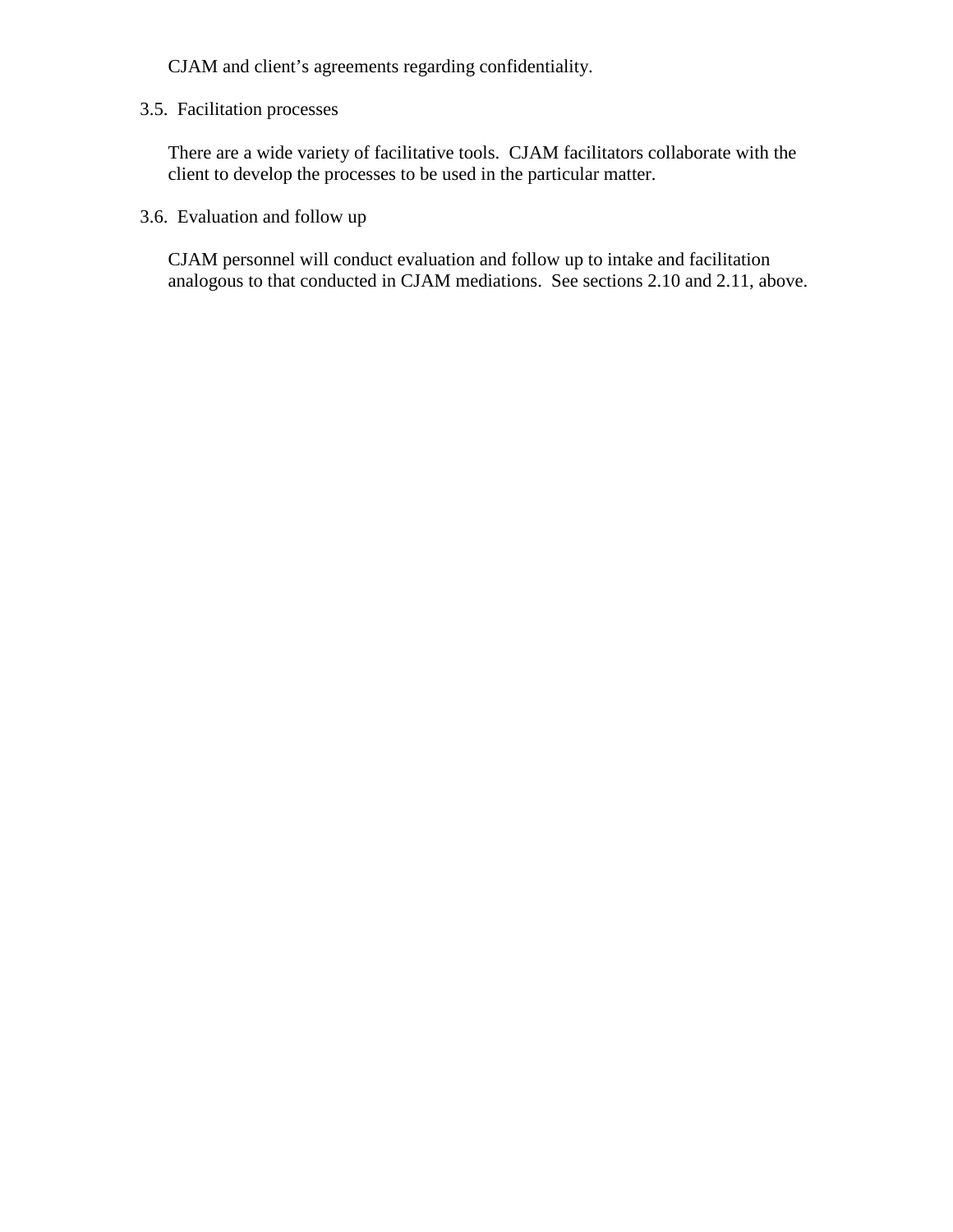#### APPENDIX

#### COMMUNITY JUSTICE AND MEDIATION CENTER

#### AGREEMENT TO PARTICIPATE IN COMMUNITY MEDIATION

We agree to enter into this mediation in good faith, to cooperate with the mediators assigned to facilitate the mediation, and to give serious consideration to developing a voluntary agreement to resolve our problem.

We understand that: Mediation is a voluntary process and that at any time before an agreement is reached, any of us may withdraw from mediation. The mediation will be facilitated by mediators selected by CJAM's case manager,. The mediators have no personal stake in the matter and will do their best to assist the mediation clients without bias.

We understand that mediators do not act as lawyers or give legal advice. Mediation clients are responsible for obtaining legal advice.

We understand that the mediation clients are responsible for developing their own solutions and that the mediators cannot impose any decisions. Any agreements or decisions resulting from mediation are entered into voluntarily and by mutual acceptance of the mediation clients.

We understand that open and honest communication is necessary for successful mediation and, for that reason, the mediation clients must be able to communicate with the mediators in confidence. Accordingly, except where reporting is required by law or court order or is necessary to prevent serious injury,

- a. The mediators will not reveal anything discussed in mediation without permission of both mediation clients.
- b. The mediators will not communicate information obtained from parties in separate interviews, conversation, and correspondence to other parties except when authorized to do so by the communicating party.
- c. Communications in the mediation may not be used as evidence in any legal or administrative proceeding concerning the subject matter of the mediation.
- d. The mediation clients agree that they will not call the mediators or anyone associated with CJAM as witnesses in any legal or administrative proceeding concerning the subject matter of the mediation, nor will they subpoena or demand production of any records, notes, work product or the like of the mediators in such proceedings. If a mediation client does subpoena the mediators or others associated with CJAM, the mediators and CJAM will resist the subpoena, and the mediation client will reimburse the mediators and CJAM for their expenses (including attorneys' fees) in doing so.
- e. The exception to these rules of confidentiality is that this agreement to mediate and any written agreement made and signed by the mediation clients as a result of mediation may be used in any relevant proceeding, unless the parties make a written agreement not to do so.

CJAM will charge no fees for this mediation unless a fee agreement signed by the mediation clients is attached to this agreement.

CJAM's *Conflict Resolution Services Policies and Procedures* are available at www.bloomington.in.us/~mediate, and CJAM will provide a printed copy upon request.

| <b>Mediation Client</b> | Date |
|-------------------------|------|
| <b>Mediation Client</b> | Date |
| Lead Mediator           | Date |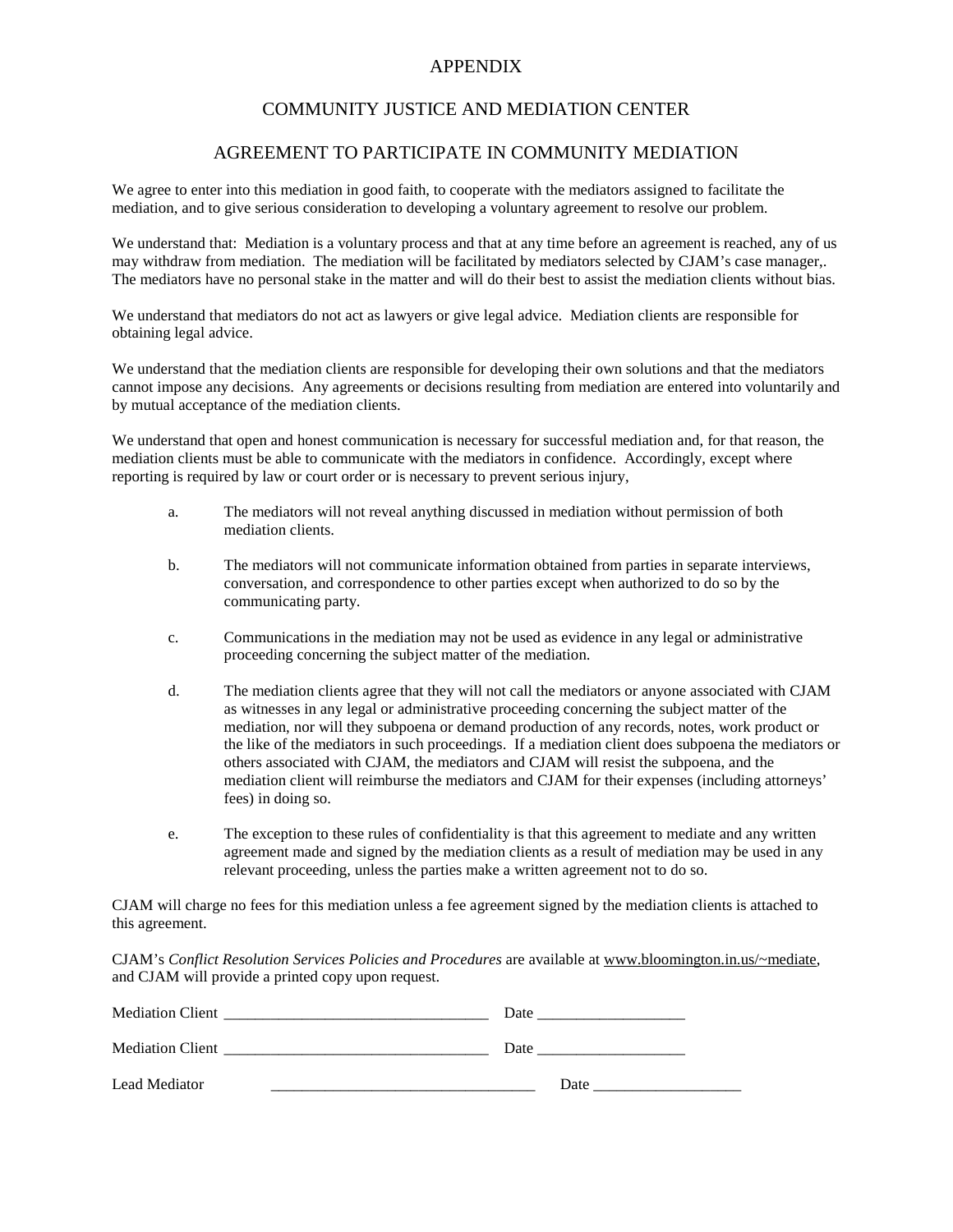# COMMUNITY JUSTICE AND MEDIATION CENTER

# CONSENT TO PARTICIPATE

By signing this consent, I agree to participate in the Victim-Offender Reconciliation Program.

I understand that my involvement may potentially include telephone calls or in-person interviews with program staff, interviews with a volunteer mediator, and one or more mediation meetings with the offender(s).

I understand that my participation at all times is voluntary and that I may discontinue participation at any time and request that my case be handled only through the courts, if appropriate.

I understand that my participation is confidential. Details about the case will not be released to outside parties without my consent.

I also understand that it must be reported if information revealed during any meetings in the VORP process indicates: 1) A new violation of the law; 2) Someone is being harmed; or 3) Someone is in danger of being harmed.

If an agreement is reached during one of our meetings, details will be written on a separate sheet of paper, dated and signed by everyone present. Copies will be distributed only with permission from those signing the agreement.

The Victim-Offender Reconciliation Program will maintain a record of participation in the program and will advise the referral source.

VORP engages in research efforts to improve its efficiency and effectiveness. By signing below, I hereby give my permission to the VORP program to contact me following the end of my participation. This consent expires in one year following the end of my participation in the VORP program.

I agree to participate in the Victim Offender Reconciliation Program as described above.

\_\_\_\_\_\_\_\_\_\_\_\_\_\_\_\_\_\_\_\_\_\_\_\_\_\_\_\_\_\_\_\_\_\_\_\_\_\_\_\_\_ \_\_\_\_\_\_\_\_\_\_\_\_\_\_\_\_\_\_\_\_\_\_\_

\_\_\_\_\_\_\_\_\_\_\_\_\_\_\_\_\_\_\_\_\_\_\_\_\_\_\_\_\_\_\_\_\_\_\_\_\_\_\_\_\_ \_\_\_\_\_\_\_\_\_\_\_\_\_\_\_\_\_\_\_\_\_\_\_

Victim Date

Victim Date